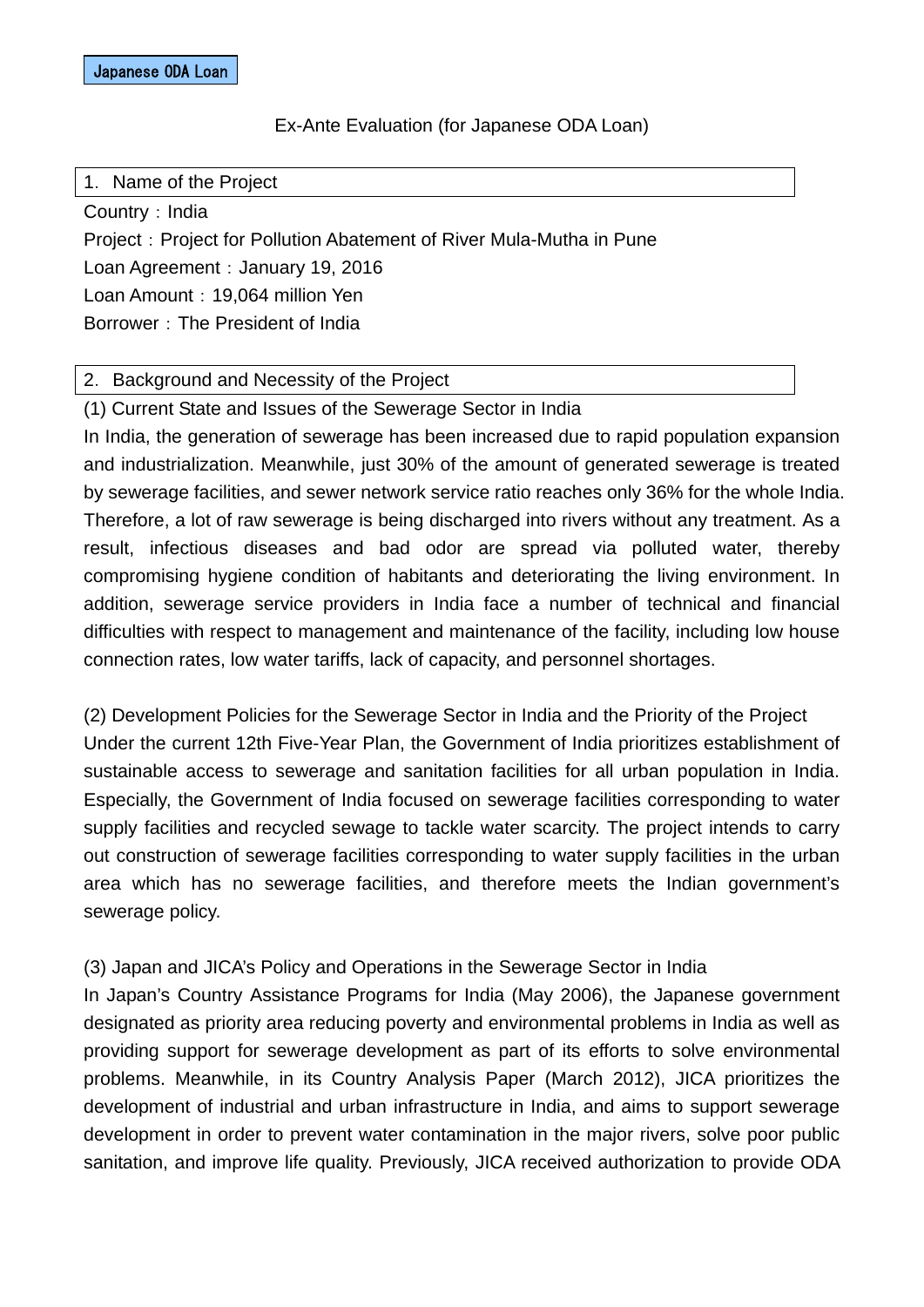loans to India of the amount of 245.8 billion yen for 12 projects in sewerage sector (including water supply and sewerage projects).

# (4) Other Donors' Activity

In its Country Assistance Strategy for India, the World Bank notes population increases in medium-sized cities and changes resulting from industrialization as high priority issues; the World Bank is working to support sewerage development to resolve these issues. The Asian Development Bank (ADB) is also engaged in supporting India's sewerage sector alongside implementing poverty reduction measures; in addition to developing facilities, the bank also focuses on establishing facility management and maintenance systems based on international standards, enhancing organizations and technical skills, and promoting Public-Private Partnerships (PPP) based on lessons learned in other countries.

# (5) Necessity of the Project

Pune city in the state of Maharashtra, with the population of 3.12 million in 2011, generates 728 MLD of sewage in 2014, while the total sewage volume treated at the existing STPs is estimated at only 476 MLD. Thus 252 MLD of sewage is being discharged directly into three major rivers, Mula, Mutha and Mula-Mutha river, causing serious pollution there. These rivers are classified as one of the 35 most polluted rivers in India by the Central Pollution Control Board. These rivers flow into the Bhima River, of which water is for potable use in the downstream, and the pollution results in worsening hygienic condition of the city environment and greater risk to health condition of its citizen. Therefore, development of an integrated sewerage system is imperative for improving sanitation, hygiene and living condition of the citizens.

## 3.Project Description

## (1) Project Objective

The objective of the Project is to improve the water quality in the Mula, Mutha and Mula-Mutha rivers by augmenting sewage collection systems and sewage treatment facilities in PMC area. It also includes taking other measures required for the pollution abatement and thereby improving the sanitation and living conditions of people who reside in Pune City and in the watershed of the downstream area.

# (2) Project Site/Target Area

Pune, State of Maharashtra, India

## (3) Project Component(s)

1) Construction of Sewerage Facilities (Sewerage Treatment Plant, Sewers, Pumping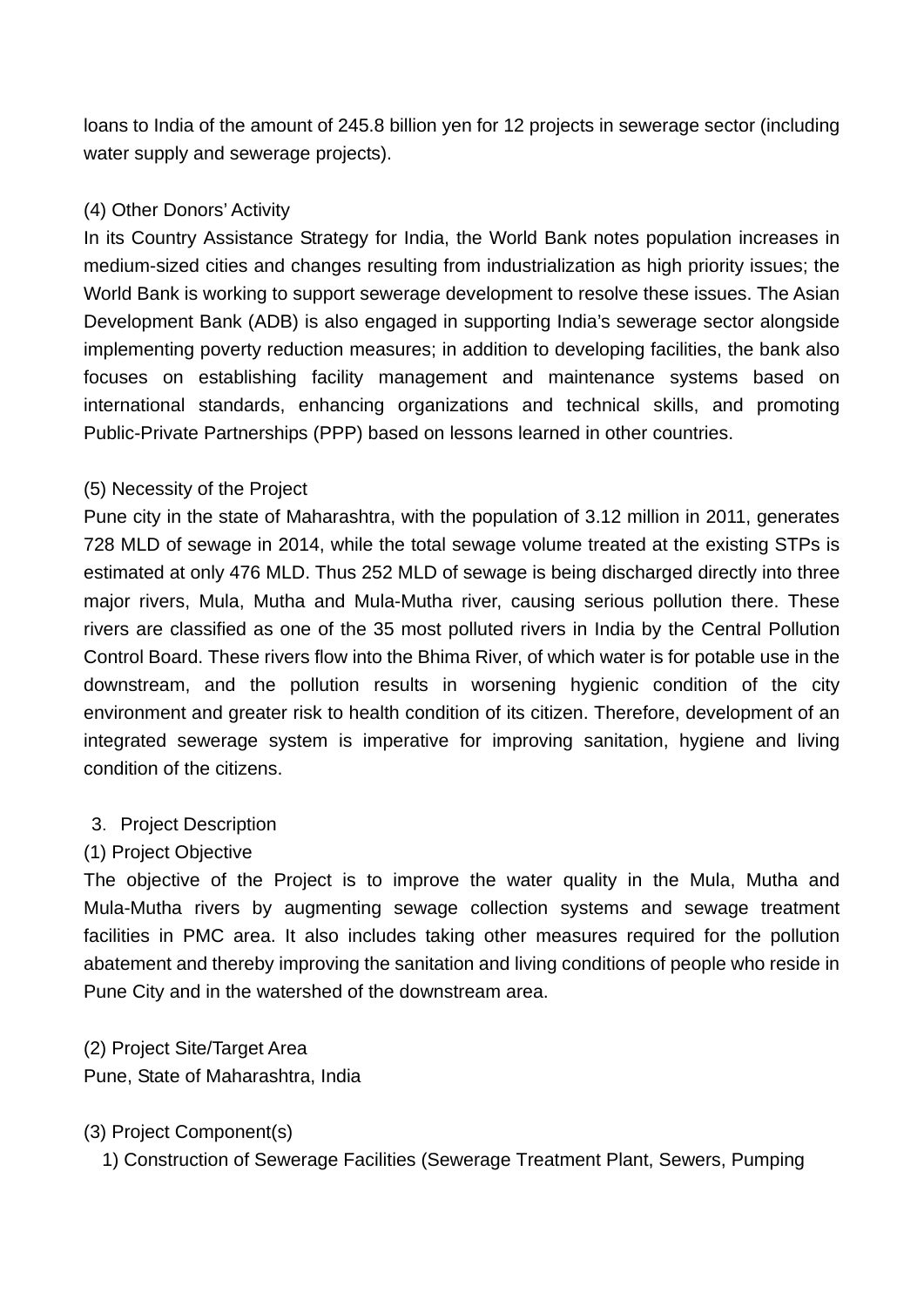Stations, and Bio-gas Power Generation Plant) (Local competitive bidding for small-scale packages of sewers, International competitive bidding for others)

- 2) Installation of Central SCADA System (International competitive bidding)
- 3) Installation of Public Toilets (Local competitive bidding)
- 4) Consulting services (Detailed design, bidding assistance, construction management, management improvement, public awareness, etc) (Short list)
- (4) Estimated Project Cost (Loan Amount) 22,443 million Yen (Loan Amount: 19,064 million Yen)
- (5) Schedule

February 2016–May 2023 (87 months). The Project will be completed when the facilities are put into operation.

- (6) Project Implementation Structure
	- 1) Borrower: The President of India
	- 2) Executing Agency: National River Conservation Directorate (NRCD), Ministry of Environment, Forest and Climate Change, and Pune Municipal Corporation (PMC)
	- 3) Operation and Maintenance System: PMC is responsible for supervision of O&M activities conducted by contractors. Under the Project, consulting service for institutional strengthening will be provided for PMC.
- (7) Environmental and Social Consideration/Poverty Reduction/Social Development
	- 1) Environmental and Social Consideration
		- ① Category:B
		- ② Reason for Categorization:The project is not located in a sensitive area, nor has sensitive characteristics, nor falls into sensitive sectors under the JICA guidelines for environmental and social considerations (April 2010), and its potential adverse impacts on the environment are not likely to be significant.
		- ③ Environmental Permit:Submission of Environmental Impact Assessment (EIA) reports is not required for the project under Indian law. Clearance for effluent standards and design of STP will be obtained from Maharashtra State Pollution Control Board before the commencement of bidding process.
		- ④ Anti-Pollution Measures:Air quality, water quality, noise and solid waste during construction will be monitored by contractors to adhere to Indian law through such measures as regular sprinkling of water, prohibition of disposal sediment nearby water place, velocity limitations, and regular collection of solid wastes, and thus there is no serious negative impact on air quality, water quality, noise and solid waste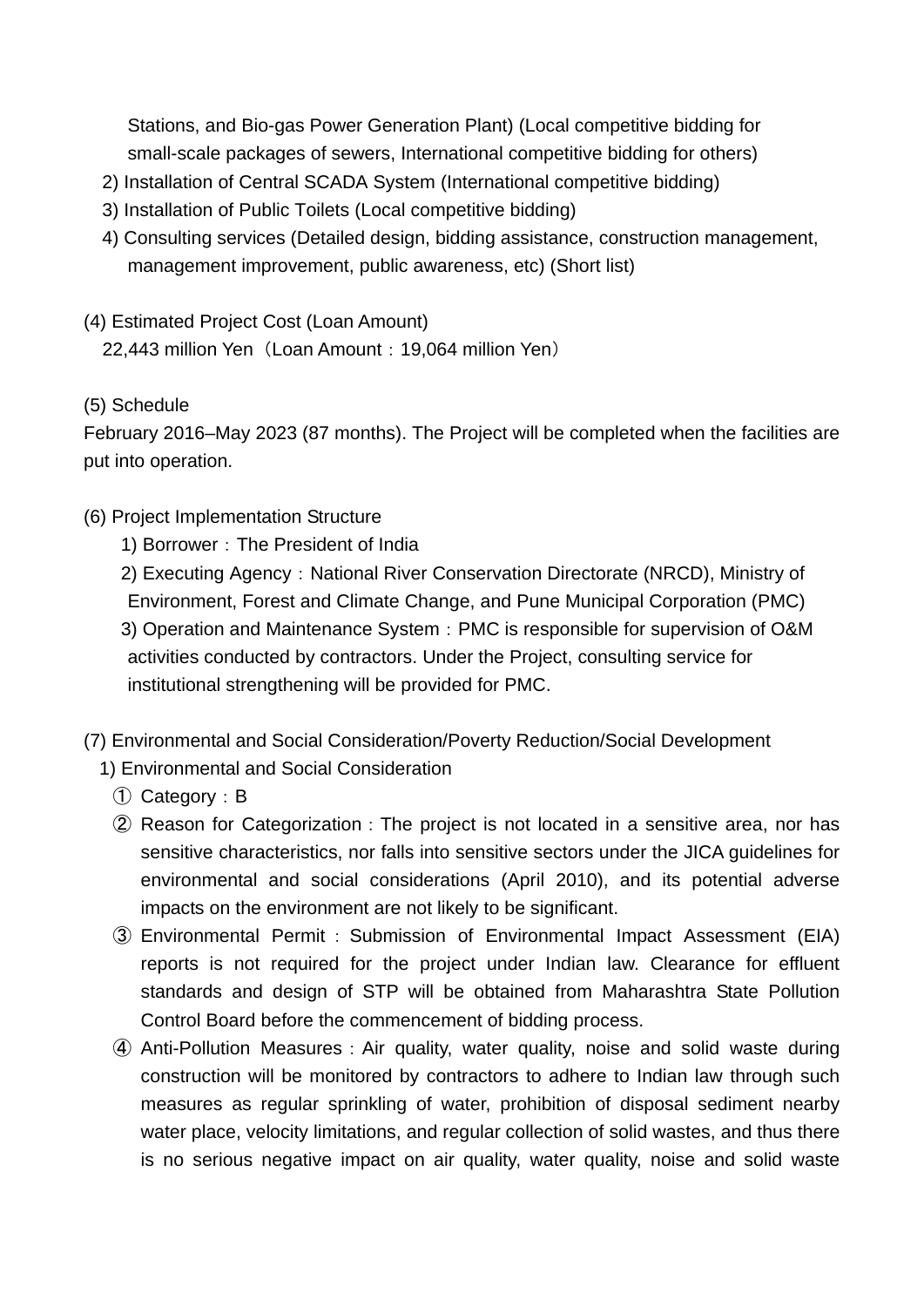management. Sewage and sludge during operation are treated to adhere to Indian environmental standards and effluent standards, and thus there is no serious negative impact on sewerage discharged and sludge treatment.

- ⑤ Natural Environment:The project area is not in or near an area that is susceptible to impact, such as a nature preserve. Therefore, the project is assessed as having a minimal negative impact on the natural environment.
- ⑥ Social Environment:A total of 3.64 ha of public land and 5.27 ha of private land will be acquired for pumping stations in the Project in accordance with India's land acquisition procedures as well as the JICA Environmental and Social Guidelines. No resettlements will be required during the construction. Although there was an opinion about compensation amount in the stakeholder meeting, PMC explained to the participants that the amount will be decided to adhere to JICA Environmental and Social Guidelines and Indian law and the participants understood.
- ⑦ Other / Monitoring:PMC monitors air quality, water quality, noise, vibration, solid waste, and the like during the construction period. When in service, PMC will monitor treated sewerage, sludge, air quality, noise, and other parameters.
- 2) Promotion of Poverty Reduction: This project will implement public awareness activities to improve sanitation and living condition for local residents including impoverished groups.
- 3) Promotion of Social Development (e.g. Gender Perspective, Measure for Infectious Diseases Including HIV/AIDS, Participatory Development, Consideration for the Person with Disability etc.): The aspect of gender will be taken into consideration in the capacity building of relevant organizations, and awareness activities. HIV/AIDS clause will be included in the tender document, with reference to the Sample Bidding Documents of JICA.

(8) Collaboration with Other Donors:The Project is seeking the collaboration with Japanese Urban and Local Body.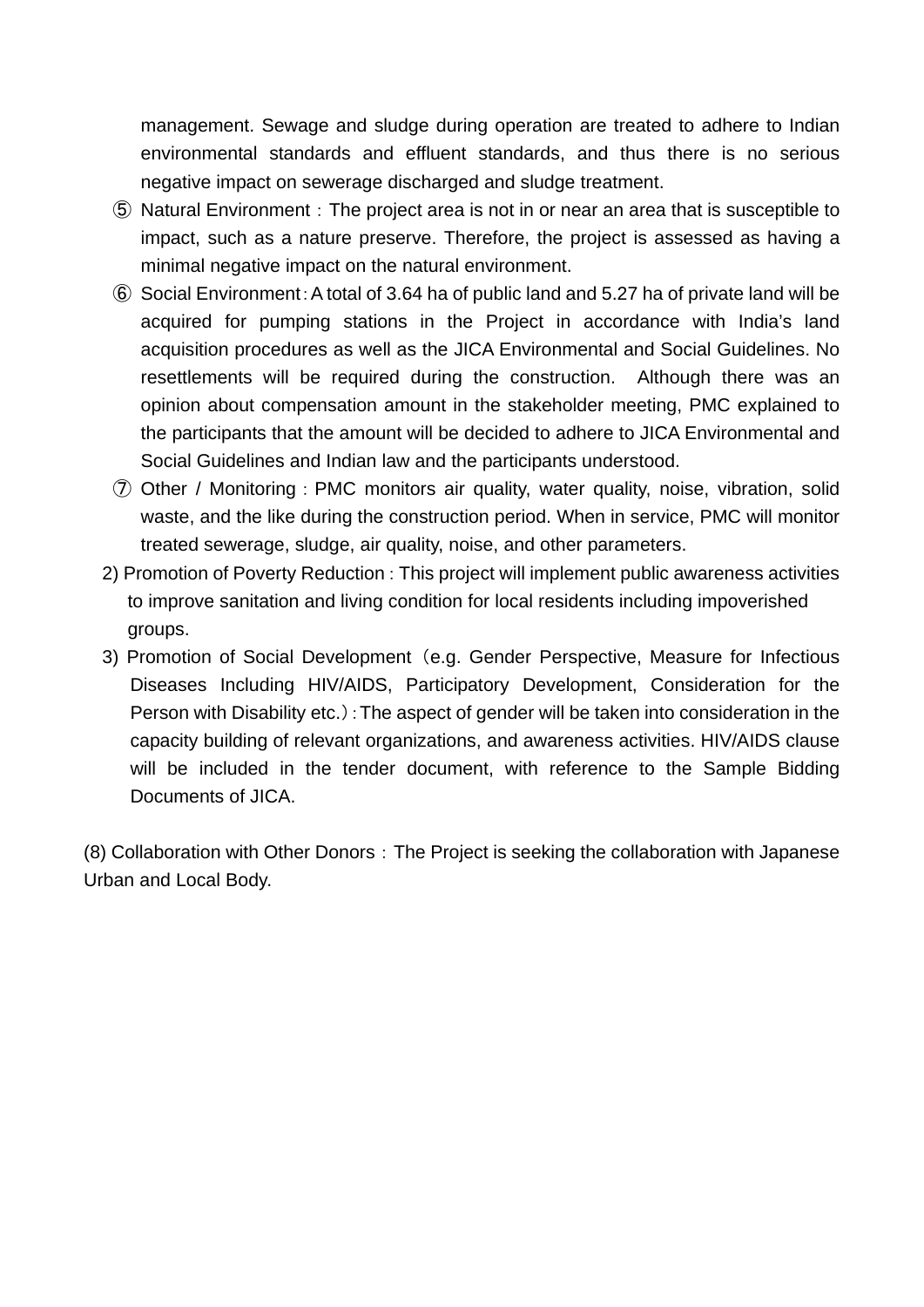## 4. Targeted Outcomes

#### (1) Quantitative Effects

1) Performance Indicators (Operation and Effect Indicator)

| Indicator                                                | <b>Baseline</b><br>(Actual Value in 2014) | <b>Target (2024)</b><br><b>[Expected value 2 years</b><br>after project completion] |
|----------------------------------------------------------|-------------------------------------------|-------------------------------------------------------------------------------------|
| Treated sewage amount<br>$(m3/day)$ average of the year  | 465,600                                   | 794,400                                                                             |
| Serviced population (person)<br>and service coverage (%) | 2,192,000 (64%)                           | 4,794,000 (94%)                                                                     |
| <b>Effluent BOD concentration</b><br>(mg/L)              | 10                                        | 10                                                                                  |
| <b>Effluent SS concentration</b><br>(mq/L)               | 13                                        | 10                                                                                  |

1) Treated sewage amount: in 2011; existing joint STP capacity (80%) 381,600 + individual STP 84,000 = 465,600 m3/d, in 2023; existing STPs 477,000 + Planned STPs (60%) 237,600 + individual STP (95%) 79,800 = 794,400 m3/d

- 2) Service Population: in 2011 service coverage (treated 465,600/generated 728,000 m3/day) =  $64\%$ , Population the Project area 3,425,000 x 0.64 = 2,192,000
- 3) Service Population: in 2023 service coverage (treated 794,400/generated 841,500 m3/day) = 94%, Population the Project area  $5,100,000 \times 0.94 = 4,794,000$

## 2) Internal Rate of Return

Based on the conditions indicated below, Economic Internal Rate of Return (EIRR) for this project has been calculated to be 6.5%. The Financial Internal Rate of Return (FIRR) was not calculated because there is no sufficient revenue to recover neither of capital cost or O&M cost.

# 【EIRR】

Cost: Construction cost, O&M cost, Rehabilitation cost

Benefit: (a) Cost reduction regarding medical cost, (b) Saving cost to Blenching powder for purification of water in downstream villages, (c)Saving cost for building septic tank, (d) Profit for CAP trade of emission gas in future market, (e)Land trade price with without contribution of sewerage system in urbanization

Project Life: 30 years after completion

 (2) Qualitative Effects : Improvement in sanitation, hygienic and living condition, improvement of residents' awareness about sanitation, improvement in health condition of the people by reducing water-borne diseases in Pune, and adaptation to climate change (Improvement of sewerage and drainage capacity by installing separate sewer system)